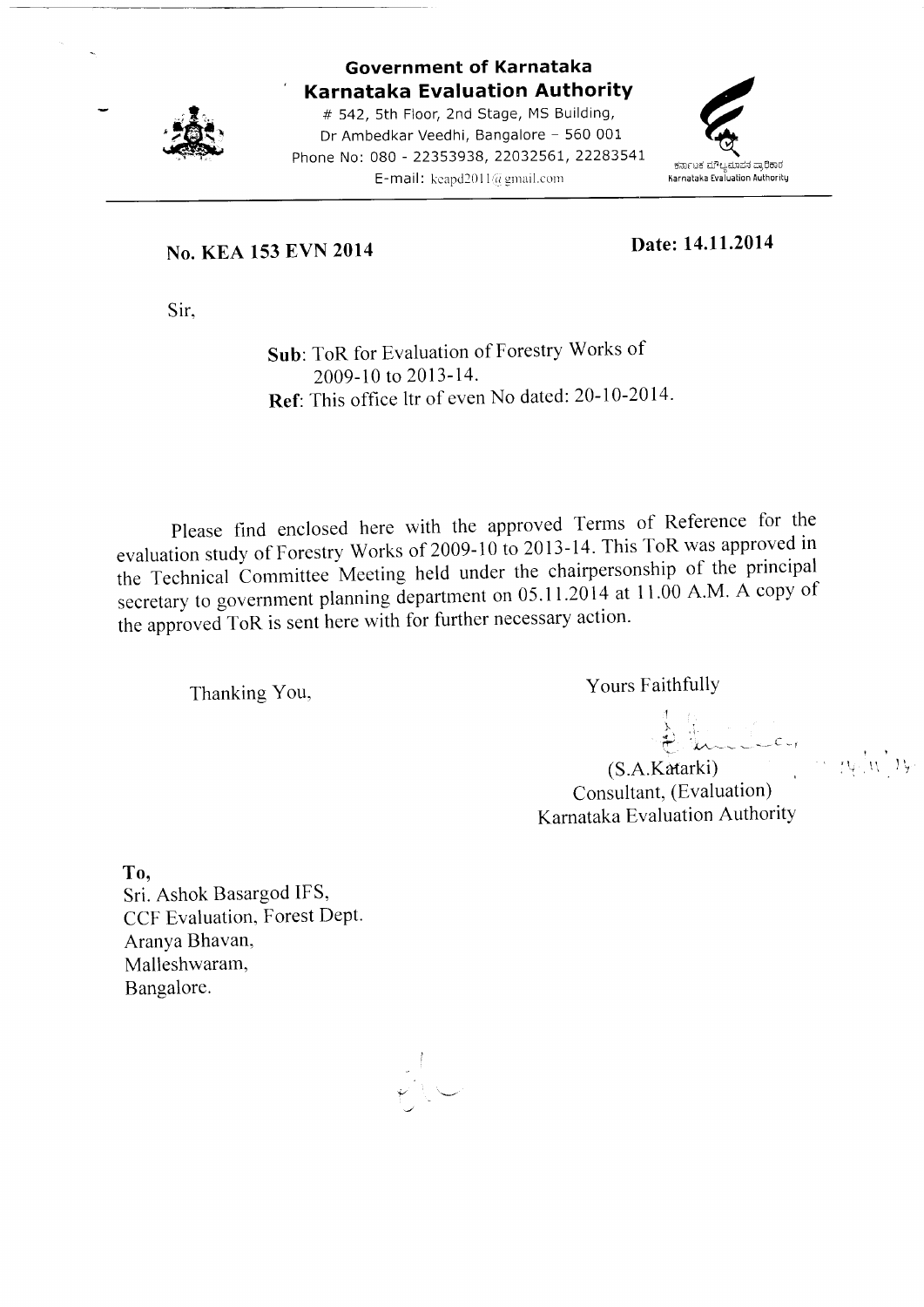### Terms of Reference

# for the Internal evaluation of forestry works carried out during 2009-14

1. Title: The study is titled as 'Evaluation of Forestry Works of 2009-10 to 2013- $14'.$ 

2. Background and the context: Forests have a significant role to play in mitigating climate change, conserving natural biodiversity and preserving the watershed functions of the region besides meeting the consumptive needs of human beings. Sustainable development and management of forests have intergenerational implications. In recognition of this, the National Forest Policy  $(1988)$  set an objective of increasing the tree cover to 33% in the country as a whole. Karnataka state has 22% of green cover as of now and has been making sincere efforts to meet the national forest policy objectives Existing forests are conserved and green cover is sought to be extended to other government lands and also to private lands through as many as 50 different schemes/programs at an average annual cost of Rs.44O crore. Forest Department intends to appraise itself of the outcome of efforts being made in the last five years (2OO9-10 to 2073-14). Consistent with the state government policy on evaluations (2011), it is proposed to offer these evaluations to competent external consultants get the studies completed during the current financial year and use the findings for making further improvement to the processes and activities being pursued. Findings will be submitted to the state and central governments. They will also be placed in the public domain. Hence the studies should be professional and unbiased.

3. Evaluation scope, purpose and objectives: The study covers evaluation of forest protection, development, conservation and associated works implemented

Page 1 of 11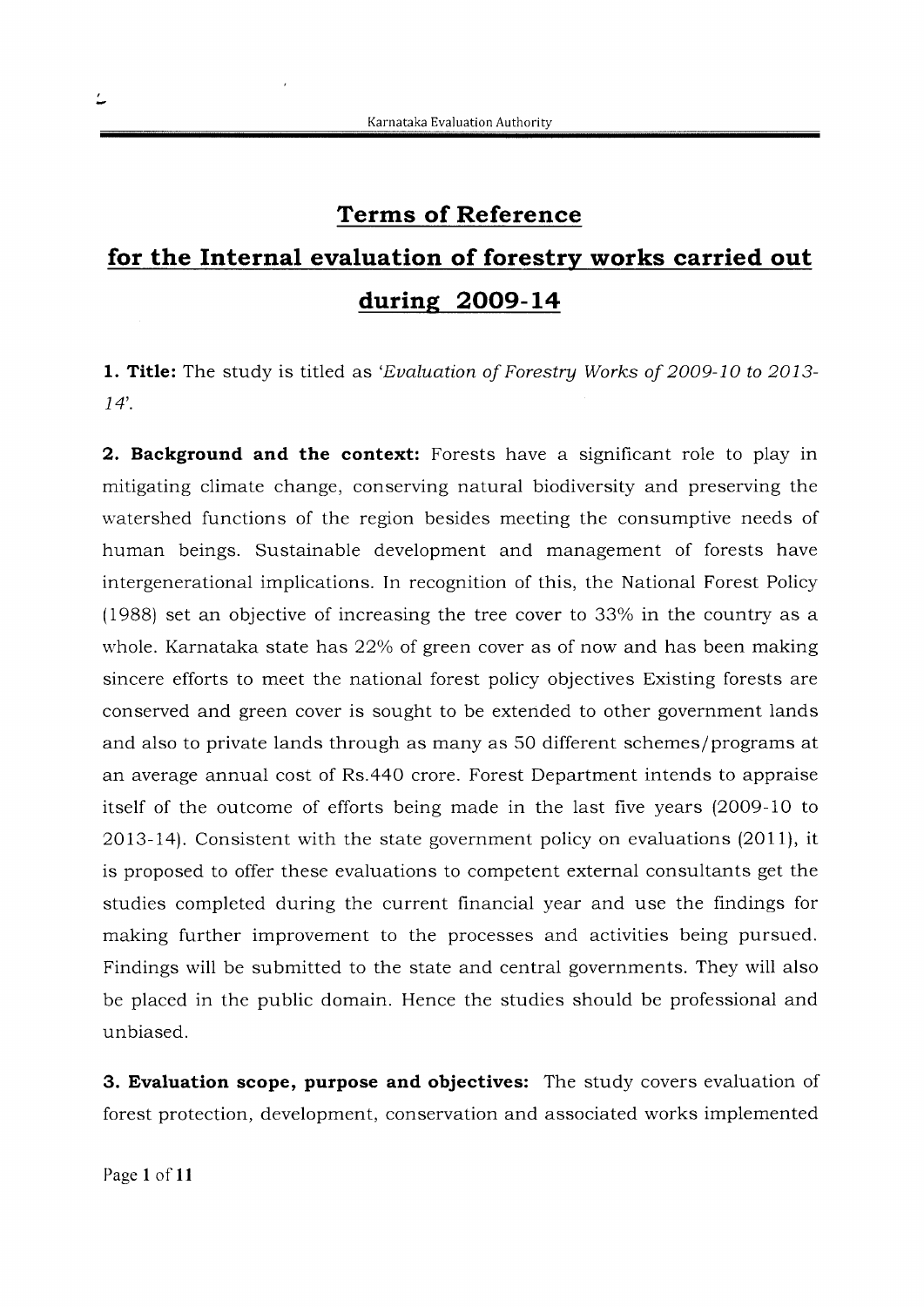by the department during the financial years 2009-10, 2010-11, 2011-12, 2Ot2-73 and 2ol3-14 under various schemes implemented throughout the State of Karnataka. However, it excludes works carried out under six schemes namely CAMPA, FDA, Thirteenth Finance Commission, National Bamboo Mission, SCP and TSP carried out during the years 2009-10 to 2012-13, which were evaluated in 2013-14. Works under these six schemes executed during 2OI3-14 will be included in the study'

works are executed by five different wings in the Forest Department namely Territorial, Wildlife, Research, Working Plan and Social Forestry. Sometimes works are also carried out through community based organizations iike village Forest committees (vFC). The proposed evaluation study will cover works executed by all these wings and organizations in the last five years. There are thirteen territorial forest circles with clear non-overlapping jurisdiction in the State. works will be evaluated circie-wise, irrespective of the independent jurisdiction of some wings. Project Tiger areas in Mysore district will however be considered as an independent circle as it covers major part of the forest reserves in the region. Even the nature of works carried out are distinct and different. Each circle will be considered as one unit for the purpose of evaluation. Thus there will be thirteen territorial forest circles plus one wildlife circle, total of 14 evaluation units. Studies should focus on efficiency and effectiveness of the schemes in advancing the objectives of forest policy in general and that of the scheme in particular.

4. Evaluation Questions: Proposed evaluations have multiple objectives. Inter alia, the studies are expected to examine the following questions and file their succinct findings and conclusions:

- i. what is the success rate of departmental plantations done during 2oo9-I4 in terms of:
	- a) Overall and Species-wise survival rates with progressing age?
	- b) Species-wise performance in terms of girth, height and vigor?
	- c) Compatibility of planted species with the local biodiversity?

Page 2 of 11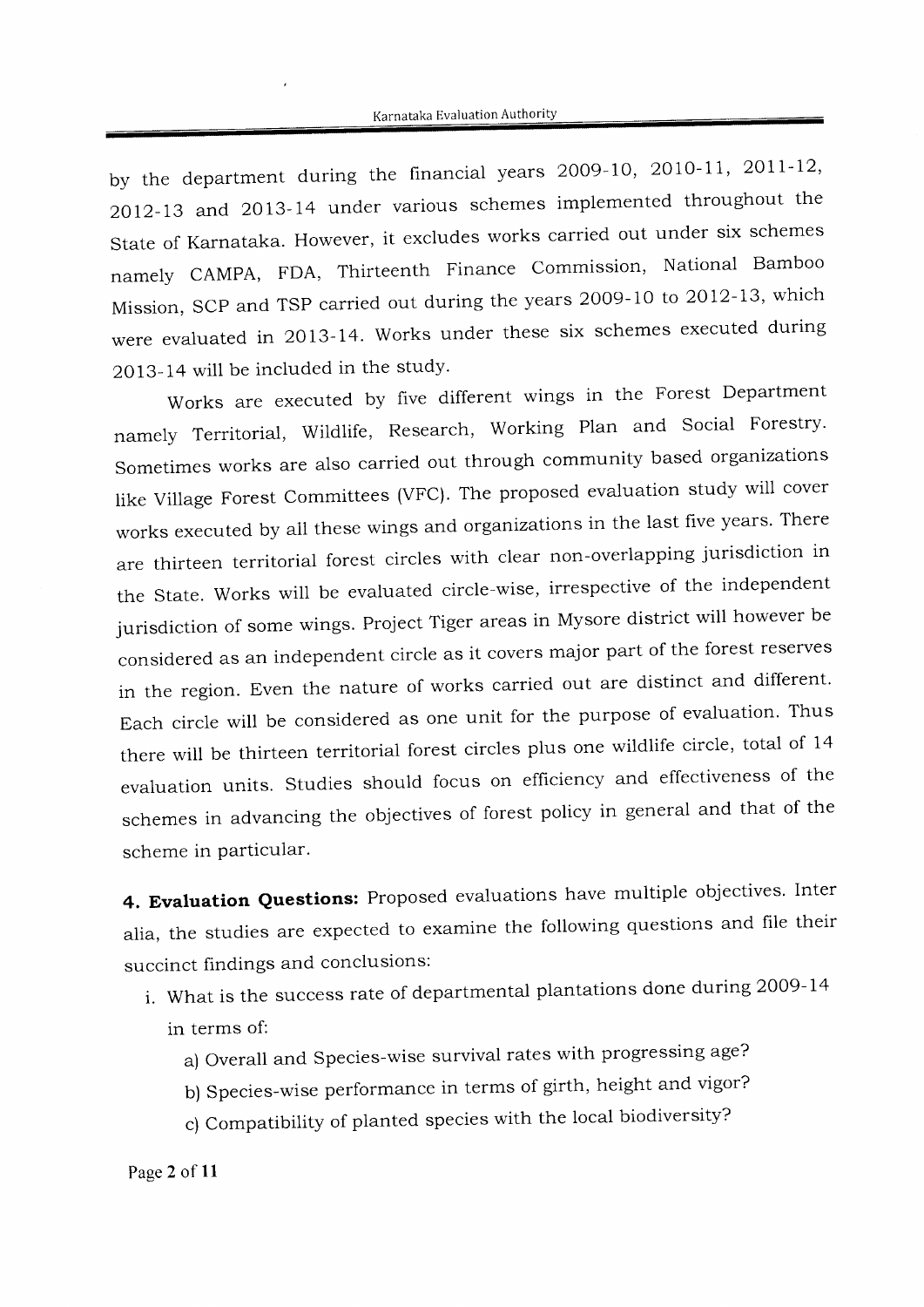- d) Consistency in performance across Forest Divisions and Circles in the state?
- e) Potential to contribute to the tree cover in the state in the long run?
- f) How does the overall survival percentage compare with those observed in the evaluation of previous years?
- Previous evaluations have revealed that survival percentage of plantations has never been IOO%. It is generally around 65 to TOpercent, varying from division to division. Can this survival percentage considered to be the best or ideal? If not, what is the best practically achievable survival percentage figure that one in a division should aim at? ii.
- What factors contribute to mortality of seedlings in plantations? How can they be addressed and mortality reduced? iii.
- lV. What measures/interventions have been made to improve the survival percentage of plantations over the years since evaluation of plantations has commenced? What has been their actual impact in improving survival percentage?
- What is the species wise agro-climatic/division/circle wise matrix of  $V<sub>1</sub>$ survival percentage of plantations that is to be rated as excellent, very good, good and average? If there is no such matrix in place, one may be prepared as a part of this evaluation and used as benchmark for future evaluations.
- Does JFM anyway enhance the quality of plantations or their survival rates? If ves. what is the effect size?  $\overline{\mathbf{v}}$ i
- What is the present condition of soil moisture conservation works carried out in the plantations and forest areas? Are they effective in improving the moisture regimes? vii.
- viii. How can the quality and performance of departmental plantations be enhanced?

Page 3 of 11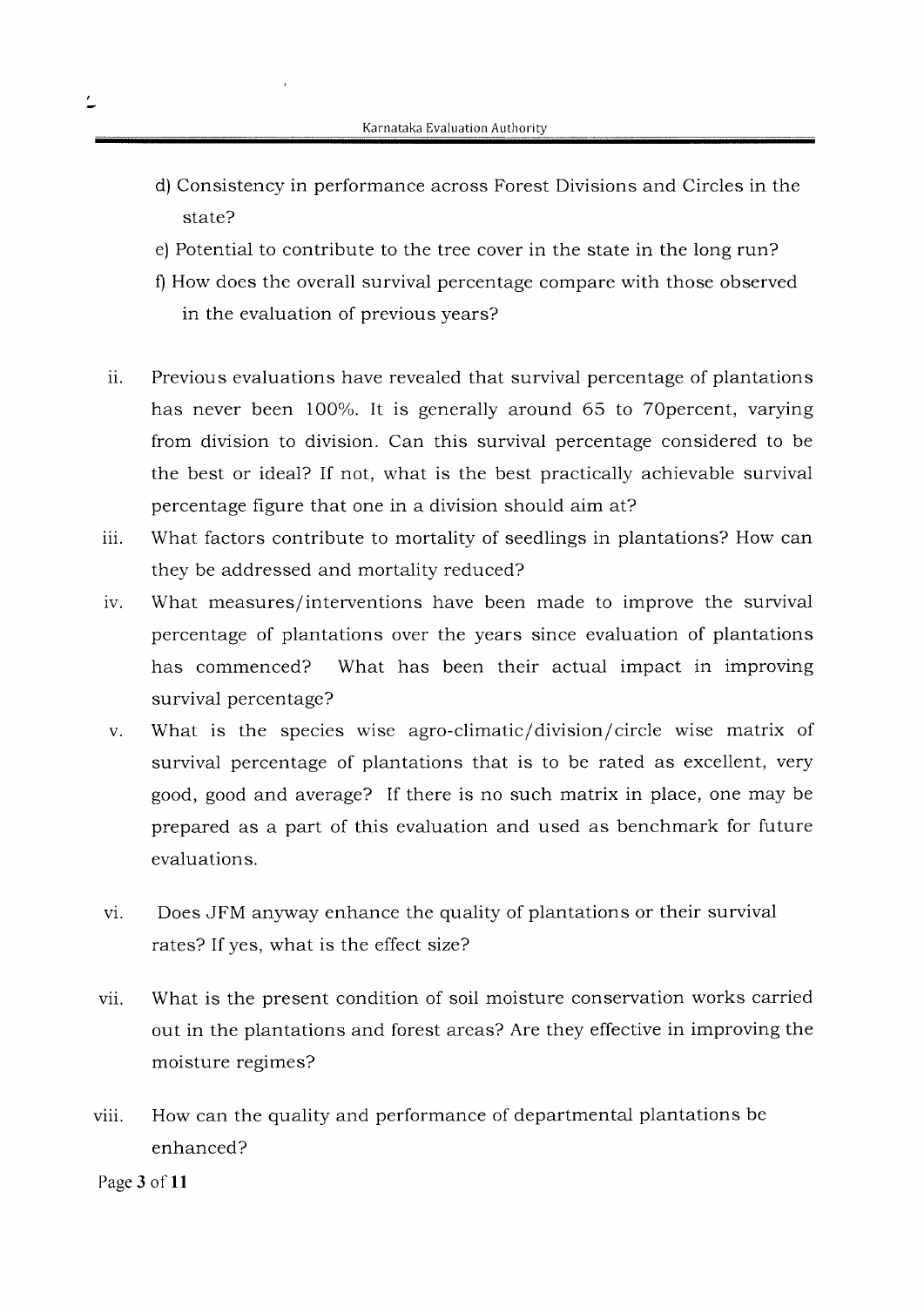- lX. what is the species-wise survival and growth rate of seedlings distributed to the farmers and others for raising on private lands and community/ government lands? What factors influence the success rates? What is the scope for further improvement?
- What is the present state of forest protection and conservancy works X. carried out during 2009-14? Are they effective in conserving the forests and enhancing the productivity?
- xl. What is the present state of forest infrastructure created during 2009-14? Are they being utilized? And if Yes, to what extent?
- xii. To what extent the works undertaken during 2009-14 serve the objectives of respective schemes?which objectives have been fully addressed, which partly and which not at all?
- xiii. Do the works of 2oo9 - 14 collectively contribute to the objectives of forest policy?

5. Evaluation methodology: Forest Divisions are the basic sampling units for this evaluation study. Where the sampling frame itself does not have many units, the Forest Circle concerned may be treated as a sampling unit. The department will collect list of works carried out by different wings, circie-wise, of 2OO}-I4 (five years). They will be grouped into 7-8 broad categories like regeneration of natural forests, plantations, soil moisture conservation (SMC) works, forest protection works, extraction works, infrastructure development, research and planning wings related items. This classification may be changed if necessary later, but the number of groups will broadly remain the same. Samples will be drawn by the department randomly from each category of works across all the five years for evaluation purpose and communicated to the evaiuation consultants. The sample size is to be 10% of the total number of works done under each category, subject to a minimum of 30 and maximum of

Page 4 of 11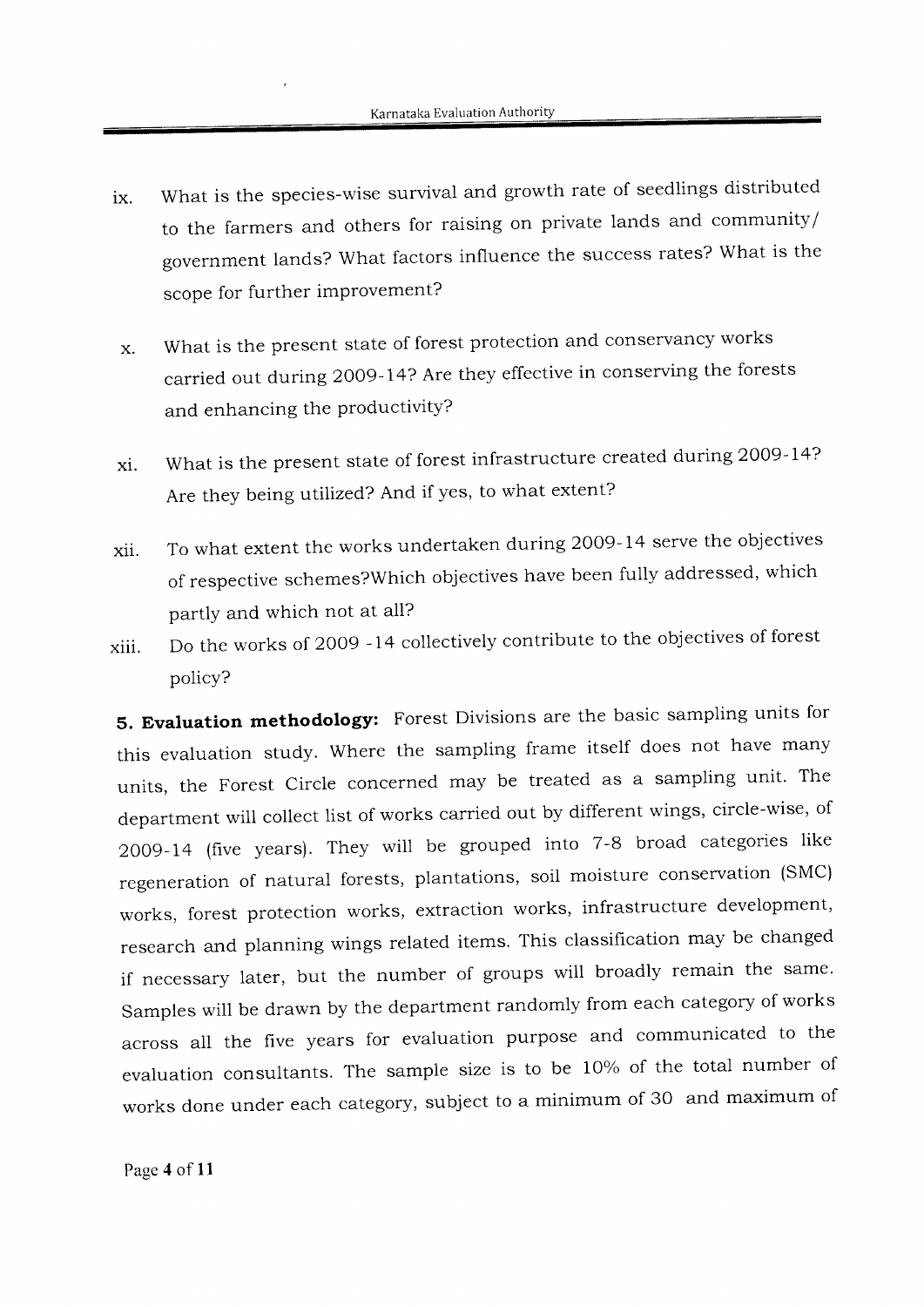40 samples for the departmental works in each Forest Division in the Circle. Sampling intensity in sampled plantations and regenerated natural forests is 2% of the area of selected plots for sampling. For the purpose of comparison and to draw inferences, required numbers of counterfactual plots have to be laid down within the vicinity of such plantation or regeneration areas. These will be over and above the prescribed sample for the works. In respect of beneficiary oriented schemes, sample size is 200 beneficiaries in each Forest Division for all the five years for each scheme. Thus there will be a separate list of beneficiaries for distribution of seedlings, Special Component Plan (SCP) for Scheduled Castes and the Tribal Sub-plan (TSP) for the Scheduled Tribes. In respect of all other works (e.g. forest boundary consolidation, SMC, infrastructure development, timber/plantation extraction work etc), the sample size is limited to 5% of the number of works in each Forest Division. Any work selected has to be examined completely. The Consultant Evaluation Organization is expected to visit the selected works and evaluate the quality of the works/assets for their effectiveness, efficiency, appropriateness etc in accordance with the agreed criteria and indicators. Location of each sampled work/beneficiary should be geo-referenced using GPS. Samples selected shall not be changed by the Consultant Evaluation Organization without the prior permission of the department. Exact sampling methodology and the instruments to be used for survey etc., shall be decided by the department and the Consultant Evaluation Organization jointly.

In reporting of population figures worked out from studying samples ( like of plantations, Elephant Proof Structures, Water retention structures etc. the standard error and other measures of dispersion should be computed and reported so that the results are statistically reliable and present a complete picture of actuals.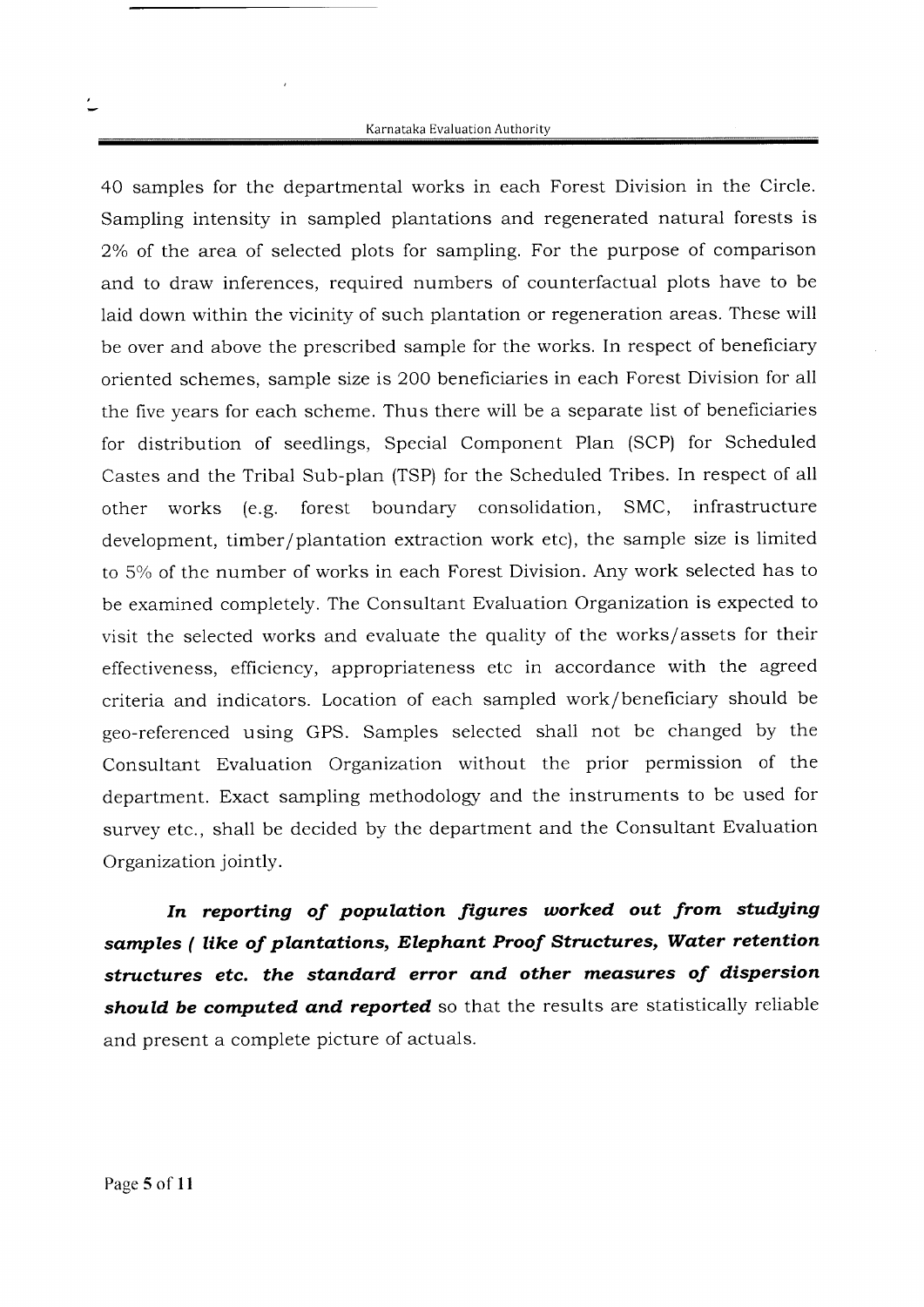The Consultant Evaluation Organization should be given the maps/GPS readings of the works to be studied with which they should be able to reach the work.

6. Method of selecting Consultant Evaluation Organizations: Suitable consultant organizations will be selected based on competitive two stage (technical and financial) bidding through an e-tender process as prescribed in the Karnataka Transparency in Public Procurements Act, 1999 and the rules framed there under for the award of consultancy works. In the first stage, technical bids will be evaluated, and only those consultant Evaluation Organization who secure at least 70% of prescribed score will be permitted to participate in the financial bid. There will be a separate score for the financial bids. consultancy will be finally awarded on the combined score of technical and financial bids. Individual consultants are not permitted to bid. Only organizations can do so.

7. Deliverable and timelines: Following are the time lines for the consultants:

- i. Selected Consultant Evaluation Organizations may be required to go through a brief training session to understand the process involved in evaluating the forestry works. Sampling designs, survey instruments, data collection and processing methodology, format and quality of reporting etc will be explained to them. Following this, they may do a pilot study and then write a write a detailed work Plan for the entire study, submit it for the approval of Forest Department and the Karnataka Evaluation Authority. Only after the Work Plan is approved, by both of these, the Consultant Evaluation Organization should proceed with the study. Preparatory phase and work Pian is expected to take about one month from the award of the tender.
- ii. Sample data should be collected within two months after the work plan is approved by the Forest Department and the Karnataka Evaluation AuthoritY.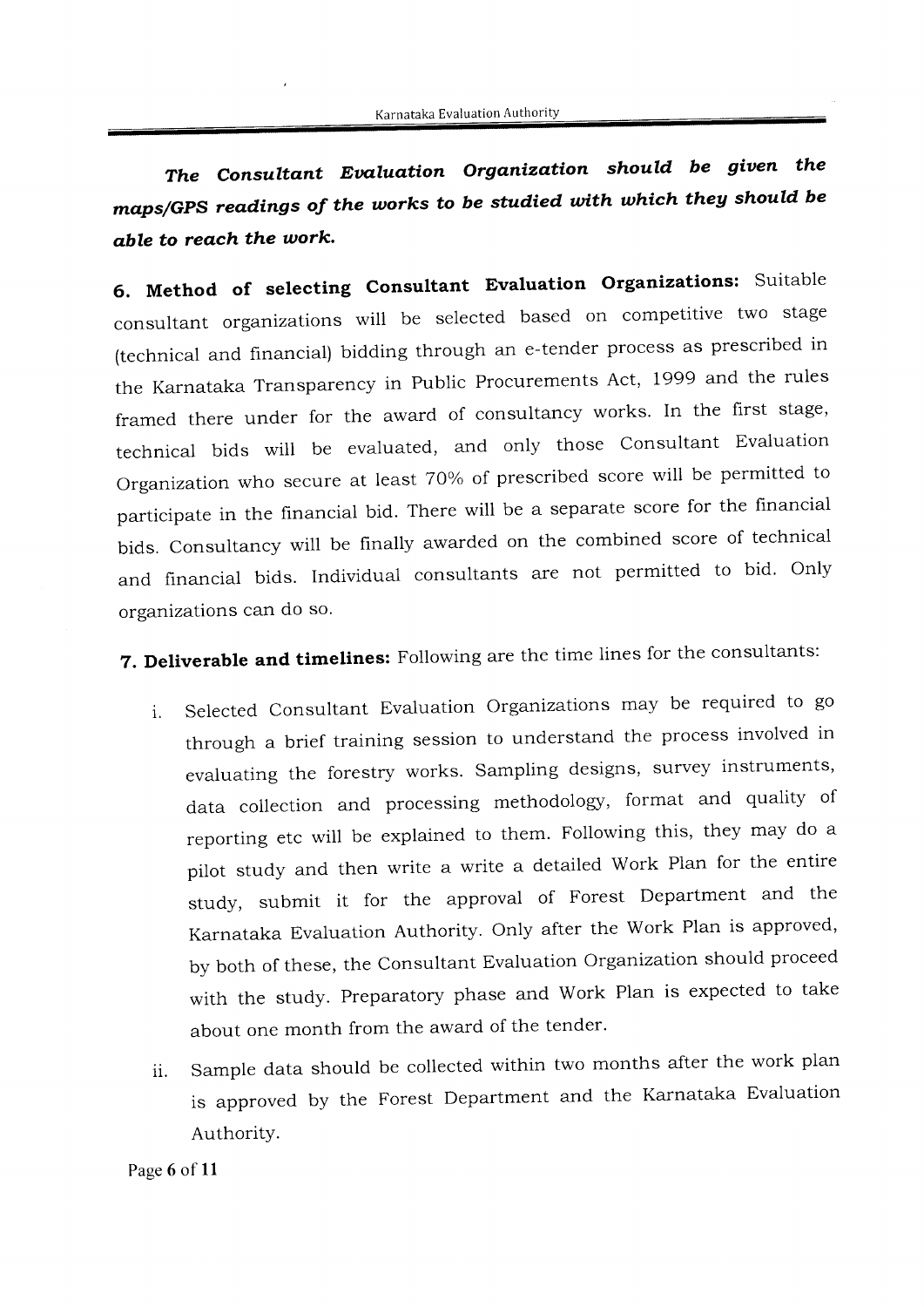- Data should be processed and draft report should be written and submitted within one month after the data collection work is completed. Draft report should be submitted for the approval of Forest Department and the Karnataka Evaluation Authority. iii.
- iv. Final report incorporating the suggestions made on the draft report should be submitted within one month from the date of approval of the draft report.
- v. Five copies of the final evaluation report, raw field data, survey format used, photos etc., shall be deposited with the Karnataka Forest Department and Karnataka Evaluation Authority for archivai purpose and dissemination.

The consultant organization will get 24 weeks of time to complete the assignment. Time taken by Forest Department and the Karnataka Evaluation Authority will be extra. Six weeks of extension may be granted on mutual consultation for valid reasons. For undue delays, consultants will be penalized as prescribed in the Contract agreement.

8. Qualifications of the consultants: Consultations are expected to be reputed organizations with at least five years of experience in undertaking evaluation studies in any natural resources management area. They should have the following key professional staff in their team:

- i. One senior forestry professional with at least 15 20 years of field experience.
- ii. One senior soil conservation expert with at least 10 years of field experience.
- iii. One sociologist with at least five years of field experience.
- iv. One qualified statistician.

Those Consultant Evaluation Organizations who do not have these members may identify suitable candidates and add their names to the list of experts.

Page 7 of 11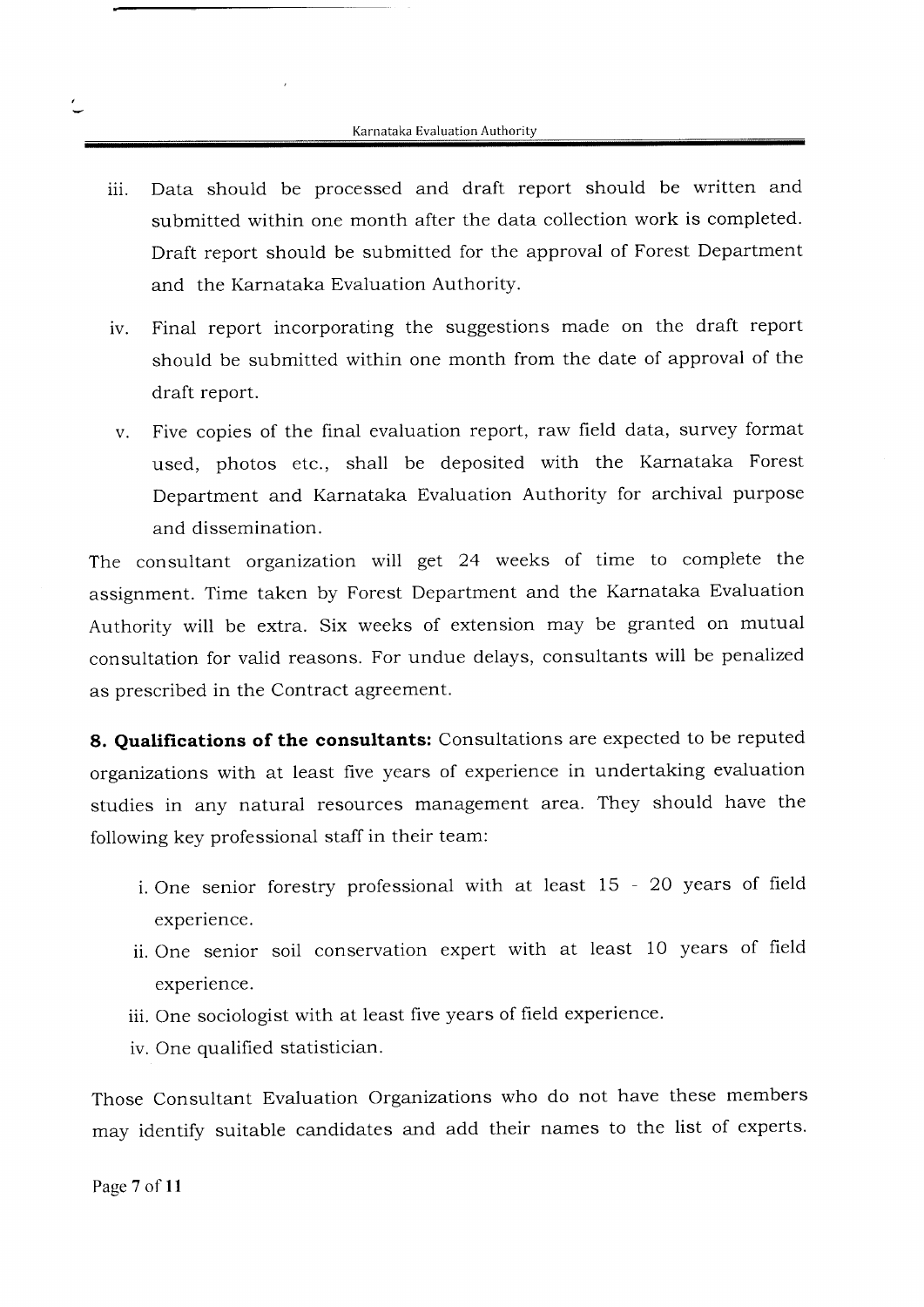profile and consent letter from each professional staff prescribed above is to be attached to the technical bid. The department will judge the competence of key professional staff based on the profile furnished and may accept or reject the candidate at its discretion at the time of evaluating the technical bid. Once approved, key professional staff will not be allowed to be changed without prior departmental permission. Substitutes should be acceptable to the department. There should be a separate evalution team for each unit of study.

9. Cost and schedule of payment: Output based budget release will be as follows:

- i. First instalment of consultation fee amounting to 30% of the contract cost shall be payable as advance to the consultant Evaluation Organization after the approval of the Work Plan, but only on execution of a bank guarantee of a scheduled nationalized bank valid for a period of at least 12 months from the date of issuance of advance.
- ii. Second instalment of consultation fee amounting to 50% of the contract cost shall be payable to the Consultant Evaluation Organization after the approval of the Draft report.
- iii. Third and final instalment of Consultation fee amounting to 20% of the contract cost shali be payable to the Consultant Evaluation Organtzation after the receipt of the hard and soft copies of the final report in such format and number as prescribed in the agreement, along with all original documents containing primary and secondary data, processed data outpurs, study report and soft copies of all literature used to the final report.

Income Tax will be deducted from each payment as per rates in force. In addition, the evaluator is expected to pay statutory taxes and levies (e.g. Profession Tax) at their end.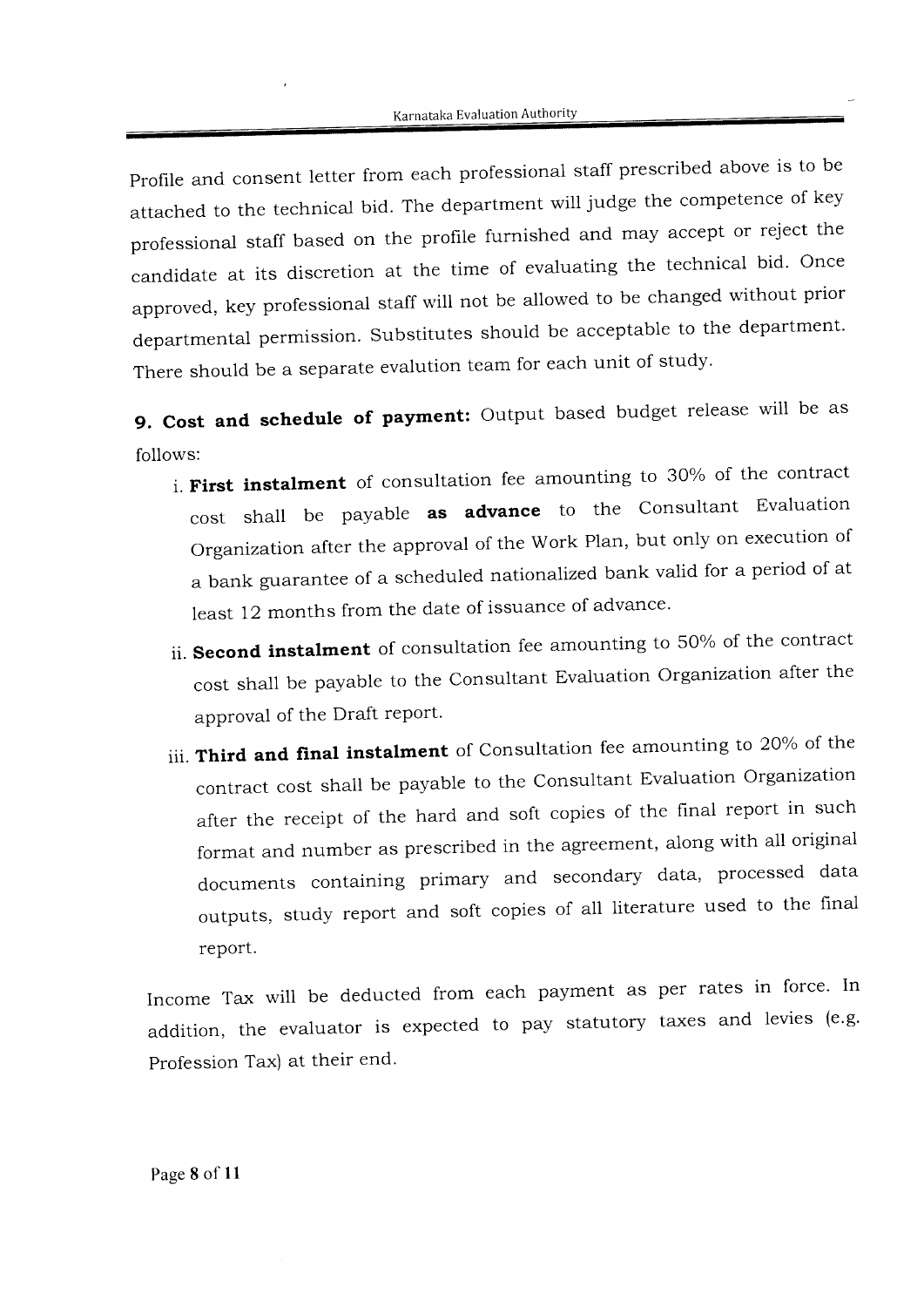10. Submission of Progress Report: The consultant should submit a report on the progress of evaluation study fortnightly along with the photo copies of the filled in data collection formats.

11. Ensuring Quality: The evaluation report and its findings must demonstrate highest professional standards on par with national and international studies. Finding, conclusion and recommendations should meet the requirements of ToR at the minimum. Recommendations should be relevant, practicable and not be too many. They should aid in making policy changes.

#### 12. Qualities Expected from the Evaluation Report :

The following are the points, only inclusive and not exhaustive, which need to be mandatorily followed in the preparation of evaluation report:-

- a) By the very look of the evaluation report it should be evident that the study is that of Forest Department of the Government of Karnataka, and Karnataka Evaluation Authority (KEA) which has been done by the Consultant. It should not intend to convey that the study was the initiative and work of the Consultant, merely financed by the Forest Department of the Government of Karnataka.
- b) The Terms of Reference (ToR) of the study should form the first Appendix or Addenda of the report.
- c) The results should first correspond to the ToR. In the results chapter, each question of the ToR should be answered.lt is only after all questions framed in the ToR that is answered, that results over and above these be detailed.
- d) In the matter of recommendations, the number of recommendations is no measure of the quality of evaluation. Evaluation has to be done with a purpose to be practicable to implement the recommendations. The practicable recommendations should not be lost in the population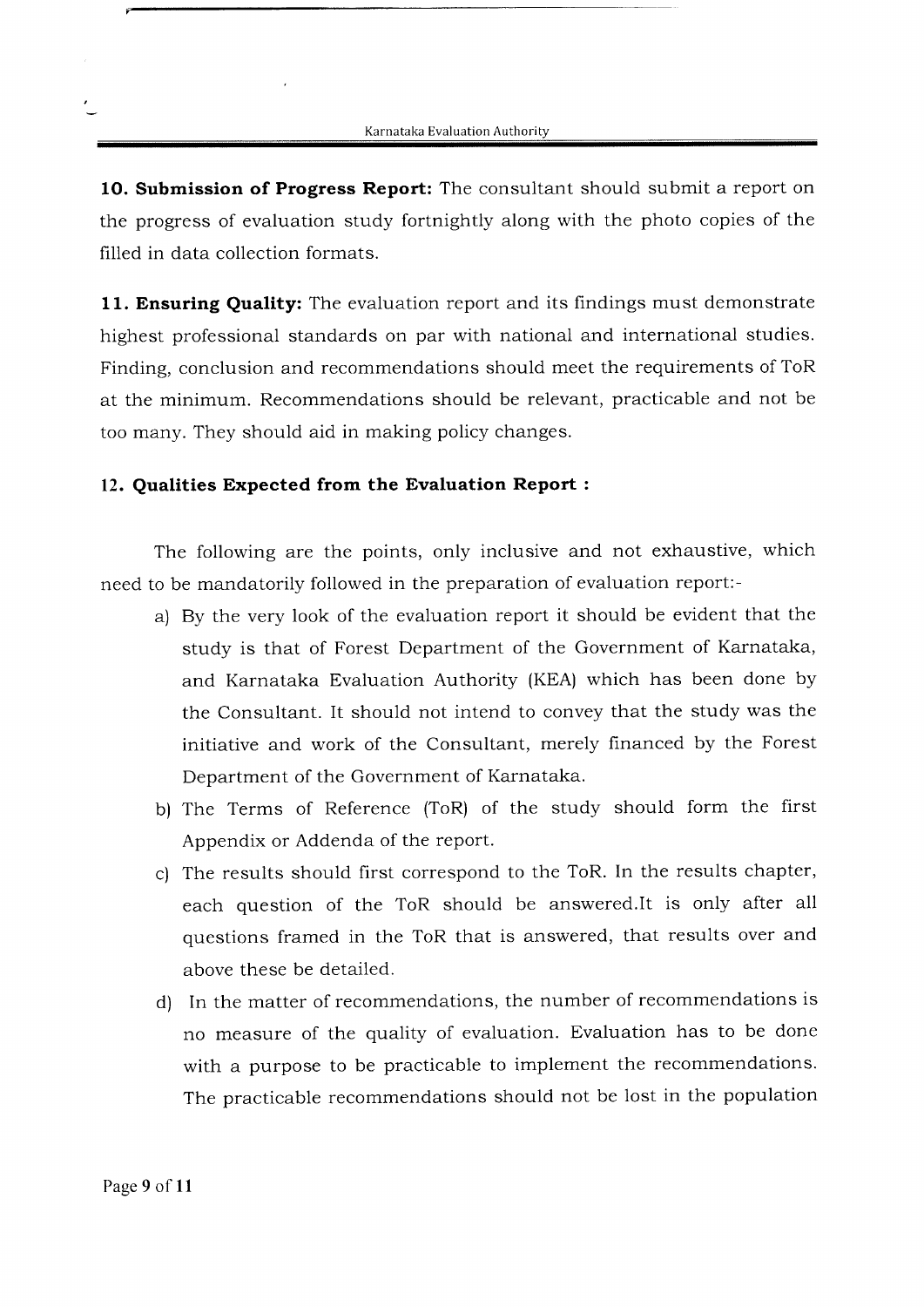maze of general recommendations. It is desirable to make recommendations in the report as follows:-

### (A) Short Term practicable recommendations

These may not be more than five in number. These should be such that it can be acted upon without major policy changes and expenditure, and within say a year or so.

### (B) Long Term practicable recommendations

There may not be more than ten in number. These should be such that can be implemented in the next four to five financial years, or with sizeable expenditure, or both but does not involve policy changes.

# (C) Recommendations requiring change in policy

There are those which will need lot of time, resources and procedure to implement.

13. Providing oversight: The Chief Conservator of Forests (Evaluation) (Mobile No. g483501011) will act as the Nodal officer. He will provide the support and supervision needed for the evaluation studies. He will make necessary arrangements for coordinating the field work'

# 14. Selection of Consultant Agency for Evaluation

The selection of evaluation agency should be finalized as per provisions of KTPP Act and rules without compromising on the quality.

The entire process of evaluation will be subject to and conform to the letter and spirit of the contents of the government of Karnataka order no. PD/8/EVN(2)/2011 dated 11<sup>th</sup> July 2011, and orders made there under.

Page l0 of 1l